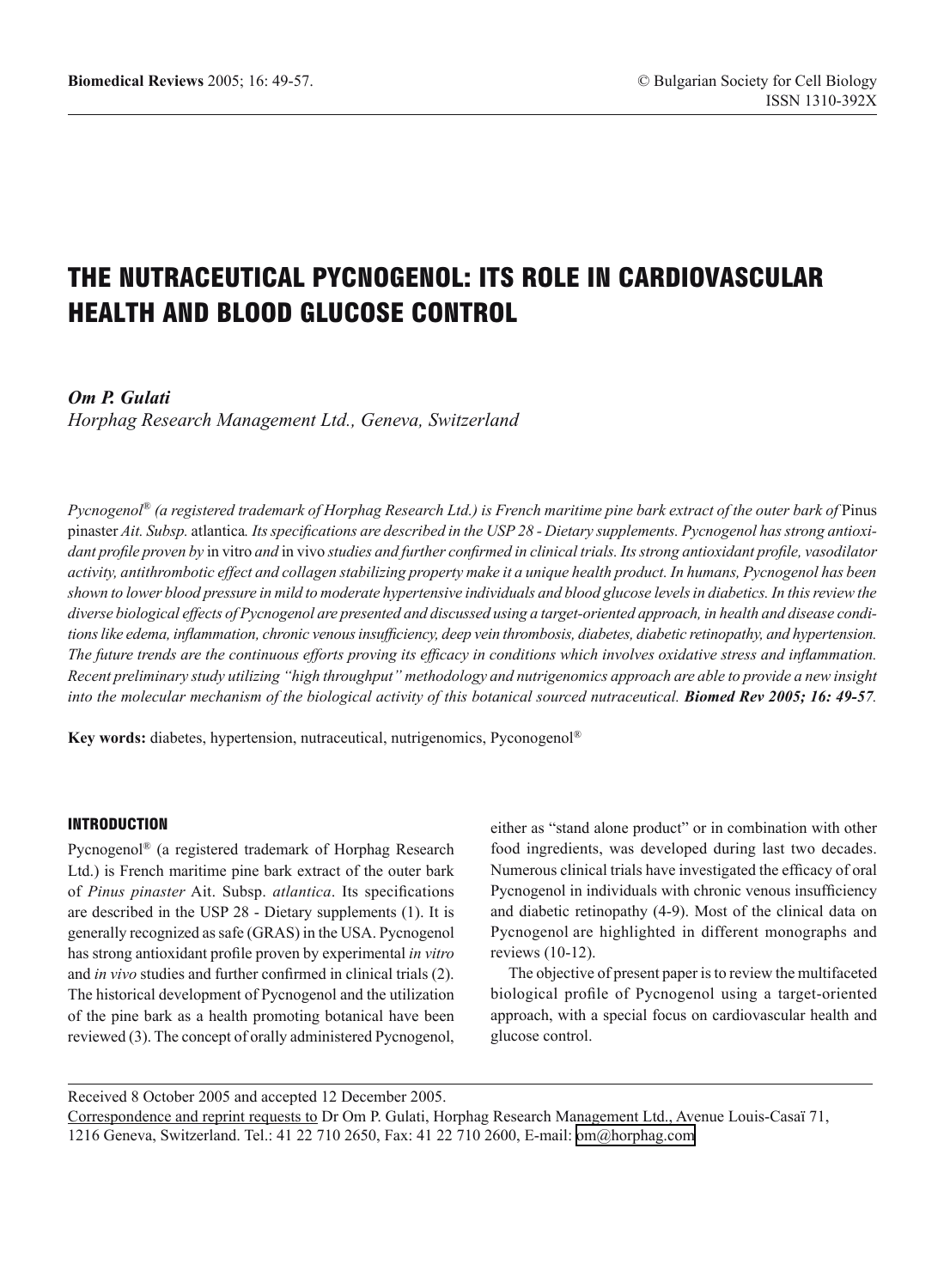#### BIOLOGICAL PROFILE OF PYCNOGENOL

#### *Antioxidant and anti-inflammatory activities*

The antioxidant and anti-inflammatory effects of Pycnogenol are demonstrated by *in vitro* and *in vivo* models and confirmed in clinical studies. These include: *(i)* antioxidant and free radical scavenging activity (13-22), *(ii)* sparing activity of α-tocopherol and recycling of ascorbate radical (23), *(iii)* inhibition of lipid peroxidation (24), *(iv)* protection of nerve cells against β-amyloid, or glutamate induced toxicity (25), *(v)* protection of erythrocytes in G6PD deficient human (26), *(vi)* stimulation of antioxidant defense system (27-29), *(vii)* improving endogenous antioxidant mechanisms in antioxidant deficient, diabetic rats (30-32), *(viii)* increased antioxidant capacity/activity in human (33-34), *(ix)* antierythema, antioedema, and anti-inflammatory effects (17,35-38), *(x)* inhibition of proinflammatory cytokine actions (39), *(xi)* inhibition of matrix metalloproteases activity (40), *(xii)* inhibition of histamine release from mast cells (41) *(xiii)* wound healing effects (42*),* and *(xiv)* clinical studies in different health and disease conditions (43-55).

#### *Antioxidant profile:* **in vitro** *studies*

Several studies have reported that Pycnogenol is a powerful free radical scavenger and/or antioxidant *in vitro.* Oxygen free radical (hydroxyl and superoxide) scavenging activity of Pycnogenol has been assessed by using a highly sensitive electron spin resonance spectrometer and compared to other bioactive free radical scavengers like *Ginkgo biloba* and green tea extract. Analogues of vitamin C and vitamin E were used as reference standards for hydroxyl radical scavenging activity and superoxide dismutase (SOD) was used as the reference standard for superoxide anion scavenging activity (19). In another study, murine macrophages have been activated by the bacterial wall component lipopolysaccharide (LPS) and interferon- γ (IFN-γ) in order to induce the expression of large amounts of the enzyme nitric oxide synthase (NOS). Pycnogenol was found to be a potent free radical scavenger of hydroxyl, superoxide and nitric oxide (NO) radicals (13- 14). It increases life span of ascorbate radical and helps in regeneration of vitamin E (23). In addition, it was found to be resistant to the action of heat and ascorbate oxidase (19).

 In two different *in vitro* studies, bovine vascular endothelial cells were treated with Pycnogenol before subjecting them to oxidative stress induced by t-butyl hydroperoxide (t-BHP). LDH release and malondialdehyde (MDA) respectively were utilized as biological markers to assess cell death and lipid peroxidation. Preincubation of endothelial cells with Pycnogenol at concentrations 10-80 µg/ml for 16 hours increased the cell viability after t-BHP treatment and, in addition, caused a dose-dependent decline in MDA induced by t-BHP (18,24).

In another independent *in vitro* study model, bovine retina was used as the tissue substrate to assess the capacity of Pycnogenolin protecting lipids from peroxidation expressed as formation of thiobarbituric acid reactive substances (TBARS). Pycnogenol significantly inhibited lipid peroxidation in a dose dependent manner at a concentration as low as 25 ng/ml and no damage to lipids were detected at a concentration of 250 ng/ml. In the same study Pycnogenol was found relatively more effective than a standardized extract from grape seeds, ascorbate, α-tocopherol, and lipoic acid (21). The antioxidant activity of Pycnogenol was further confirmed in an independent laboratory using three different *in vitro* models addressing the oxidative burst, LDL oxidation and iron/ascorbic acid system as oxidant challenges on different substrates. Pycnogenol exhibited a concentration-dependent inhibition of oxidative burst triggered by zymosan in J774 murine macrophages *in vitro*. Pycnogenol when co-incubated with copper sulphate used to oxidize human plasma LDL (formation of TBARS used as markers) resulted in inhibition of LDL oxidation in a concentration dependent manner. Pycnogenol significantly minimized the strand cleavage (measured by agarose gel electrophoresis) in pBR322 plasmid DNA caused by hydroxyl radicals generated by iron/ascorbic acid (20).

 Pretreatment with LPS of murine macrophages (RAW 264.7) leads to increased expression and release of proinflammatory cytokines, such as interleukin-1 β (IL-1β). Incubation with Pycnogenol was associated with a dose-dependent decrease in the production of proinflammatory mediators. According to this report, Pycnogenol has been found to be able to block the activation of two major transcription factors, NF-κB and AP-1, involved in the production of IL-1β (39). Further, the treatment with Pycnogenol induced a concentration-dependent increase in intracellular glutathione (GSH), GSH peroxidase (GSH-Px) and GSH disulphide reductase (GSSG-R), SOD and catalase (CAT) levels expressed as per mg of protein and therefore the enhancement of cellular endogenous antioxidant activity (27-29).

# *Antioxidant and anti-inflammatory profile:* **in vivo** *animal studies*

Pycnogenol was shown to have remarkable free radical scavenging activity *in vitro* and anti-inflammatory activity *in vivo* (17). Anti-inflammatory and wound healing effects were demonstrated subsequently (35-36,42). There is a body of experimental evidence indicating that oxidative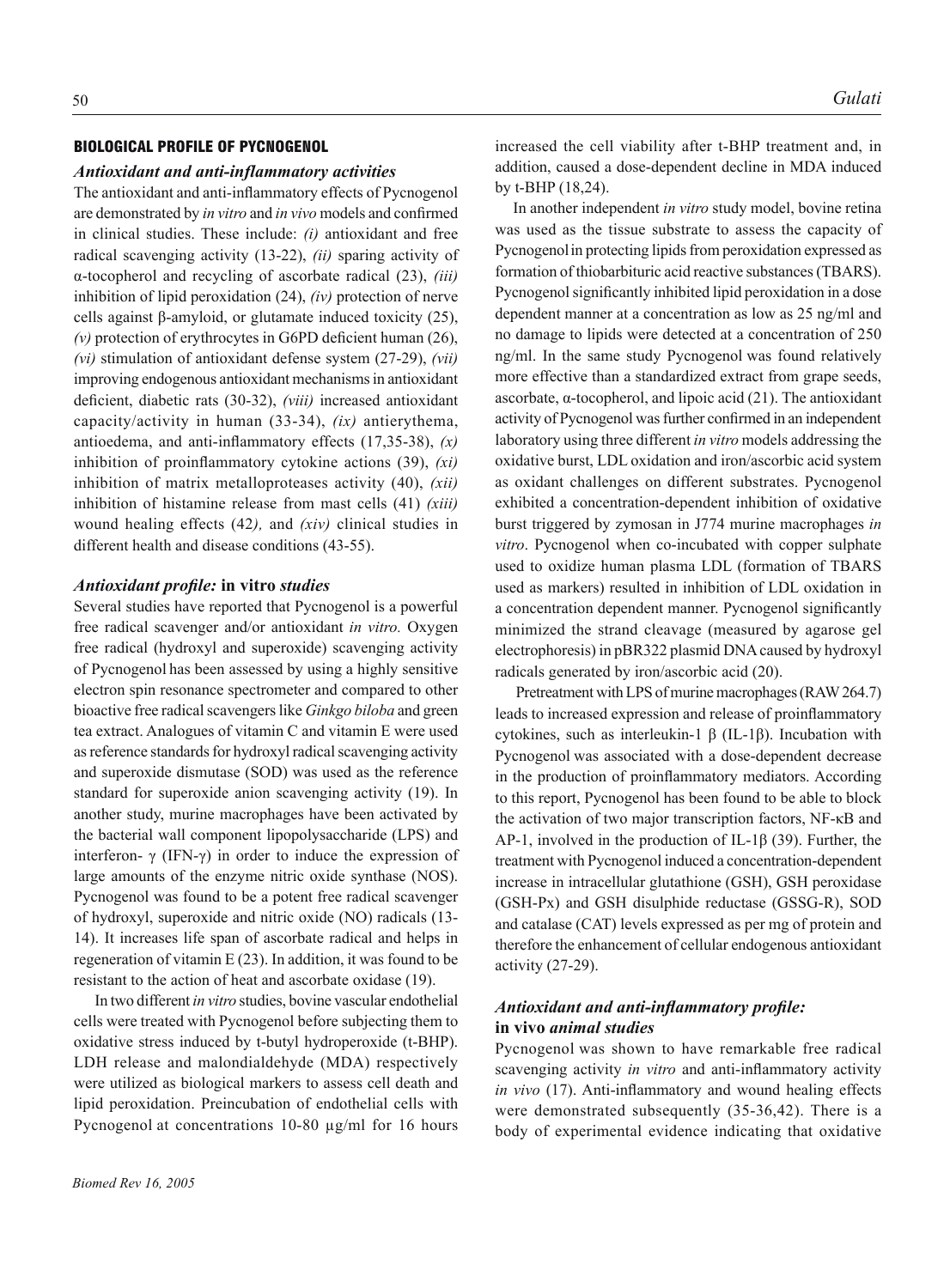stress is involved in the pathophysiology of diabetes and its complications. In streptozotocin-induced diabetic rats the GSH to GSSG ratio and the activities of endogenous antioxidant enzymes (SOD, CAT, GSH-Px, GSSG-R) were significantly increased after Pycnogenol administration. The activity of γglutamyl transpeptidase ( $γ$ -GT), and enzyme in the pathway of GSH synthesis, was also increased. These changes were associated with a significant decrease in blood glucose levels in diabetic rats (30). Another study from the same laboratory further showed that Pycnogenol administered alone or in combination with β-carotene, once again increased GSSG-R activity (31).

The experiments were repeated focusing on diabetic retinopathy. Decreased retinal γ-GT activity of diabetic rats was normalized by the administration of Pycnogenol alone or in combination with β-carotene. On the other hand, elevated activity of SOD in diabetic retina, which is considered an indication of a response to a "constitutive" oxidative stress was normalized by Pycnogenol and β-carotene combination (32). The results obtained from the above three studies indicate that Pycnogenol significantly affects intracellular antioxidant defence mechanisms in streptozotocin-induced diabetic rats.

#### *Antioxidant profile: clinical research*

Clinical research data on Pycnogenol are provided based on its antioxidant activity in healthy volunteers. The effect of Pycnogenol on plasma antioxidant defenses in human was demonstrated by a significant increase of oxygen radical absorbance capacity (ORAC) in plasma throughout the Pycnogenol supplementation period of three weeks. In addition to its ability to enhance plasma antioxidant capacity, Pycnogenol significantly reduced LDL-cholesterol levels and increased HDL-cholesterol levels in the blood (33). In another independent double-blind study, Pycnogenol significantly improved erectile dysfunction, from moderate to mild stage. The same study reports a simultaneous significant increase of plasma antioxidant activity was observed. The level of total cholesterol decreased from 5.41 to 4.98 mmol/L associated with a decrease LDL cholesterol from 3.33 to 2.78 mmol/L (34).

An acute exposure to ultraviolet rays (UVR) leads to inflammatory response and skin erythema. The exposure to UVR is to be considered one of the major pro-oxidant challenges, and stimulates, as a tissue response, the expression of many proinflammatory genes such as for tumor necrosis factor-alpha (TNF- $\alpha$ ), IL-1 $\alpha$ , IL-1 $\beta$ , IL-6, and IL-8. All these cytokines contain NF-κB binding sites in the 5'flanking region of their encoding gene.

The preventive effects of orally supplemented Pycnogenol against UV-induced skin erythema was studied. In addition, the inhibitory effects Pycnogenol on NF-κB -dependent gene expression, chosen as a marker of proinflammatory response induced in spontaneously transformed human keratinocyte cell line (HaCaT) after UV exposure (37). In this study, Pycnogenol produced a significant increase in the dose of UVR necessary to achieve standardized erythema response (minimum erythema dose, MED) in the skin of human subjects. The activation of the proinflammatory and redox-regulated transcription factor (NF-κB) plays a major role in the UVR-induced erythema. Pycnogenol inhibited UVR-induced NF-κB-dependent gene expression in a concentration-dependent manner. This inhibitory mechanismpossibly contributes to an antierythema effect (37).

Oxidative stress is also involved in pathogenesis of other clinical conditions like skin ageing, erythema, melasma, abnormal sperm morphology, and gingival bleeding and plaque formation. The effects of Pycnogenol were studied independently in these conditions. Supplementation with Pycnogenol along with other micronutrients in a formulation Evelle improved visible signs of skin aging, increased skin elasticity and decreased skin roughness (53). Pycnogenol supplementation provided relief from erythema and melasma (37,43). The average melasma area and intensity of pigmentation were found to be significantly reduced after supplementation (43). Pycnogenol, possibly by its antioxidant capacity, has also been found to improve abnormal sperm morphology and its functions (44). Supplementation therapy provided relief from pain in dysmenorrhea in an open clinical study (51).

Other beneficial effects of Pycnogenol due at least in part to its anti-inflammatory potential have been demonstrated in asthma (54-55) targeting leukotrienes (55) and histamine release (41). Similarly, the incorporation of Pycnogenol in chewing gum was associated with decreased gingival bleeding and plaque formation. Also this effect has been attributed to its antioxidant and anti-inflammatory activities (45).

# *Vasodilatory effects and antiplatelet activity*

Pycnogenol stimulates the activity of endothelial NOS (e-NOS) *in vitro* and *in vivo* in isolated rat aortic rings (56) as well as human sperms (46). The constitutive form of e-NOS catalyses the synthesis of NO generating a relaxing signal through cyclic GMP to smooth muscles cells underlying endothelial cells. Furthermore, NO reacts with blood platelets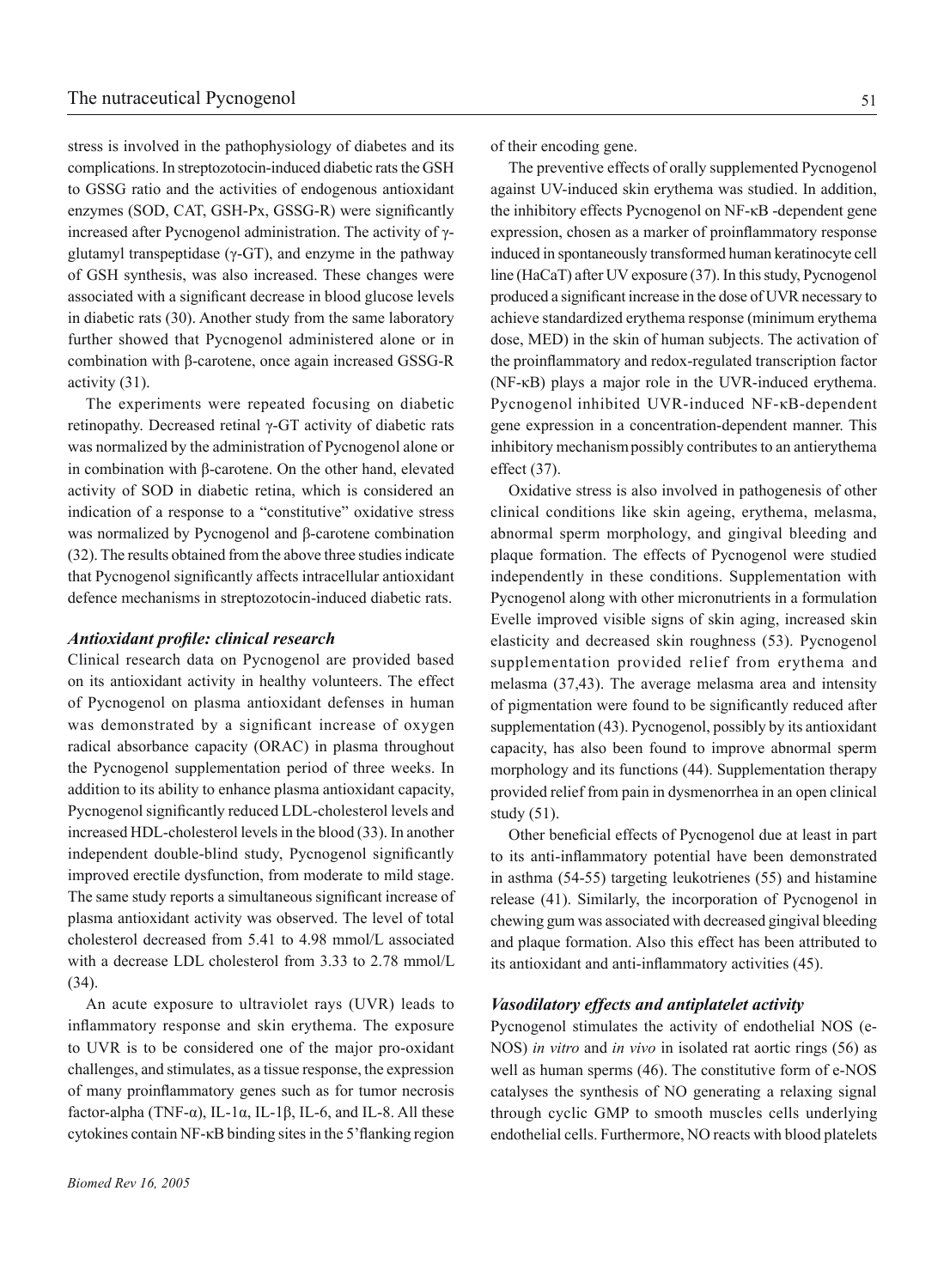and prevents their aggregation.

Adrenaline, as well as noradrenaline, generally recognized as stress hormones, are very potent vasoconstrictors. In experiments with isolated aortic rings from rats, Pycnogenol inhibited the vasoconstriction induced by these stress hormones. The effect was dose dependent and could not be observed after removal of endothelium suggesting that the observed effect was mediated by the induction of NO generation by endothelial cells (56). Smokers usually present higher levels of stress hormones than non-smokers and therefore have high platelet reactivity. Pycnogenol administration to smokers at a dose of 100 mg significantly decreased platelet reactivity. This effect was similar to that induced by the classical cycloxigenase-2 inhibitor aspirin (at a dose of 500 mg) without the typical increase in bleeding time normally observed after aspirin administration (47). The antiplatelet effect of Pycnogenol was dose-dependent within a dose range between 25 and 200 mg (48). Microvascular blood flow in human nail capillaries has been shown to be improved after administration of Pycnogenol in an independent clinical study (50). In a double blind, placebo-controlled crossover study performed in 11 patients, supplementation with Pycnogenol in a daily dose of 200 mg, normalized the blood pressure with mild hypertension and lowered plasma thromboxane levels (49).

In another double-blind, placebo-controlled trial performed in 58 subjects, supplementation of 100 mg of Pycnogenol per day significantly decreased the consumption of the antihypertensive medicine, the calcium channel blocker nifedipine normally required to control hypertension. Plasma levels of the vasoconstrictor endothelin-1 were reduced in association with a significant increase in plasma concentration of the vasodilator prostacyclin (52).

#### *Collagen stabilizing properties*

Reactive oxygen species (ROS) activate matrix metalloproteinases (57) and thus play a significant role as signaling molecules to contribute to cell injury and collagen proteolysis. A dysfunction in the regulation of the activity of these enzymes contributes to pathogenesis of various chronic inflammatory diseases. Pycnogenol and its metabolites have been shown to produce dose-dependent inhibitory effects on these enzymes and thus contribute to collagen stabilizing properties (58). Moreover, a specific affinity of Pycnogenol for collagen and elastin has been shown to be able to shield and protect these proteins from proteolytic degradation. This effect on structural proteins therefore contributes to the "sealing effect" of Pycnogenol increasing the integrity of small blood vessels (59).

# ROLE OF PYCNOGENOL IN CARDIOVASCULAR DISEASE AND GLUCOSE CONTROL

# *Chronic venous insufficiency and deep vein thrombosis*

Pycnogenol has been shown to produce beneficial effects in chronic venous insufficiency. The symptoms improvement score showed a statistically significant reduction in the feeling of heavy legs, swelling and pain in patients treated with Pycnogenol as observed in three independent double blind clinical studies performed in patients with chronic venous insufficiency (CVI). The oedema was the more responsive sign to treatment in these studies (5-7).

Two independent studies have been reported in healthy travellers with risk of deep vein thrombosis (DVT) where beneficial effects of Pycnogenol have been reported when it was either given alone or in combination (60,61). Furthermore, beneficial effects of Pycnogenol supplementation in patients with venous ulcers have been demonstrated (62). Based on the pathophysiology of DVT and motion sickness and biological profiles of Pycnogenol, and ginger extract, a rational of development of a combination product Zinopin was developed by Scurr and Gulati (63), which was followed up by a clinical study in travellers undertaking long-haul flight, beneficial effects of Zinopin in DVT symptoms and incidence on motion sickness have been reported (64).

#### *Hypertension*

Supplementation with Pycnogenol over a period of 8 weeks significantly reduced systolic blood pressure; however diastolic component was not changed (49). This observation supports its effect on stress induced component, by virtue of its vasodilatory effect through NO release by endothelial cells. In another placebo-controlled study in hypertensive patients receiving regular antihypertensive medication nifedipine, Pycnogenol supplementation caused decrease in nifedipine consumption to achieve same antihypertensive response. Blood samples analysis showed that Pycnogenol increased the levels of vasodilatory factors NO and prostacyclin and reduced the level of vasoconstrictor factor endothelin-1 (52).

### *Diabetes and diabetic retinopathy*

There is experimental and clinical evidence to support that diabetes is associated with elevated blood levels of lipid peroxidation products (65-67) and role of oxidative stress is well documented (68,69). Since hyperglycemia, elevated blood lipid levels, increased oxidizability of LDL, decreased endogenous antioxidant enzyme system and enhanced platelet aggregation are associated with diabetes and related conditions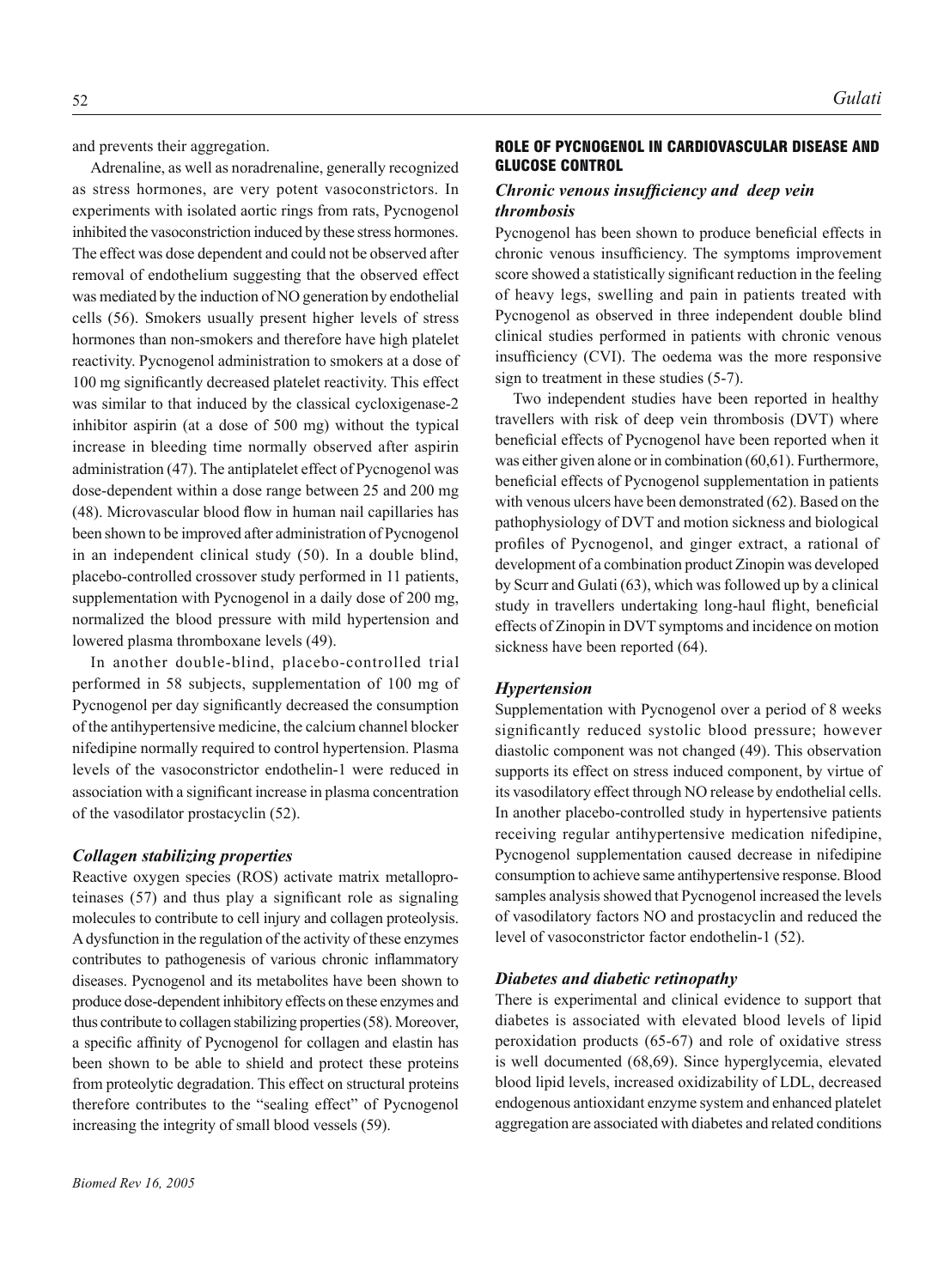such as diabetic retinopathy and other cardiovascular complications, Pycnogenol by working through the above mentioned target parameters produce beneficial effects in diabetes in animal models and in clinical studies (30-32, 70,71)

Pycnogenol lowered fasting and postprandial blood glucose levels in a dose dependent manner and improved endothelial functions by lowering endothelin-1 level and increasing prostacyclin and NO concentration in blood (70). These results were confirmed in a placebo-controlled, double blind study in diabetic patients (71). Pycnogenol has been shown to produce beneficial effects in diabetic retinopathy (8-9). Capillary permeability index was significantly reduced in both eyes after Pycnogenol treatment when measured using fluorescence angiography. In another multicenter study carried out in Germany in 1169 patients with diabetic retinopathy, Pycnogenol administration for six months not only stopped deterioration of visual acuity but visual acuity index was improved in some cases (9). Furthermore, its ability in improving blood lipid profile in diabetic patients has an important systemic role in the clinical management of this condition (8).

 In conclusion, Pycnogenol maintains or improves cardiovascular health and glucose control by *(i)* optimizing the release of NO from endothelium, it produces blood vessel relaxation and antiplatelet effects resulting in better circulation, *(ii)* reducing blood pressure in mild to moderate hypertension, *(iii)* improving blood lipid profile, reducing peroxidation of LDL and thus cardiovascular disease risks, *(iv)* reducing blood sugar levels and inhibiting oxidative stress and thus the risk of diabetes, and *(v)* "capillary sealing" effect which is suggested to be the basis for reduction of retinal microbleedings and exudation in diabetic retinopathy.

#### NUTRIGENOMICS

Pycnogenol has been shown to have fundamental role in the antioxidant network recycling the ascorbyl radical and protecting vitamin E against oxidation (23). It has a strong free radical scavenging activity against ROS and reactive nitrogen species (13). In the same study it was demonstrated that pre-treatment of monocyte-macrophage cell line (RAW 264.7) with Pycnogenol for 24 hours before the administration of LPS and IFN-γ was associated to a dose-dependent decrease of nitrite and nitrate generation (13). Although this effect could be the result of a direct free radical scavenging activity against NO, the authors observed a reduction in the expression of the inducible form of NOS, giving a first indication that gene expression modulatory effects play a key role in the protective

mechanism exerted by Pycnogenol. Using a dual luciferase reporter gene assay that reveals the NF-κB-dependent gene expression induced by IFN-γ in RAW 264.7 cell line. One hour incubation with procyanidins was associated with different aspects towards gene expression, depending on the degree of polymerization: Pycnogenol and trimeric procyanidin enhanced the NF-κB-dependent gene expression, while monomers and dimers suppressed it (72). Bito *et al* (73) reported that 12 hour pretreatment with Pycnogenol significantly inhibited in a dose-dependent manner IFN-γ induced expression of ICAM-1 in the human immortalized keratinocytes cell line HaCAT. This observations pairs with the reported modulatory effects of Pycnogenol on the adhesion of Jurkat T cells to activated keratinocytes in a cocultutre assay (74). Using gel mobility shift assay, it was identified STAT-1 and IRF-1 as two transcription factors affected by Pycnogenol, critical for IFN-γ dependent gene activation (74).

Cho *et al* (39) confirmed that Pycnogenol pretreatment prevented the activation of both NF-κB and AP-1 in activated RAW 264.7 cell line. They also found that such a pretreatment abolished LPS-induced IκB (an inhibitory protein that associates with NF-kB) degradation and downregulated IL-1β gene expression in RAW 264.7 and IL-2 gene expression in human T-cell line Jurkat E6.1. Pycnogenol ability to inhibit NF-κB activation and VCAM-1 and ICAM-1 expression was also reported in TNF-α-treated human umbilical endothelial cells (25). Pycnogenol treatment of human keratinocytes (HaCaT) inhibited in a concentration dependent manner UVRinduced NF-kB dependent gene expression suggesting a role of Pycnogenol in protecting human skin against erythema (37).

# *Application of cDNA array techniques*

Complementary DNA (cDNA) arrays are global expression analyses tools that have been recently applied also to nutrition science providing information on how nutrients act at molecular level, regulating gene functions, and signal transduction pathways. Application of arrays to nutrigenomics will lead to discoveries in this field and may allow to treat or prevent life style-related diseases. cDNA arrays consist of high density nylon, plastic glass or silica supports bearing immobilized sequences complementary to thousands genes. Supports are hybridized with labeled cDNA sequences obtained by reverse transcription of mRNA prepared from cells and tissues and resulting hybridization signal are compared to controls.

Rihn *et al* (74) reported that 24 hour supplementation of Pycnogenol is associated to significant modulation of 39 out of the 83 genes detected in a commercially available human cDNA array bearing a total of 588 genes in human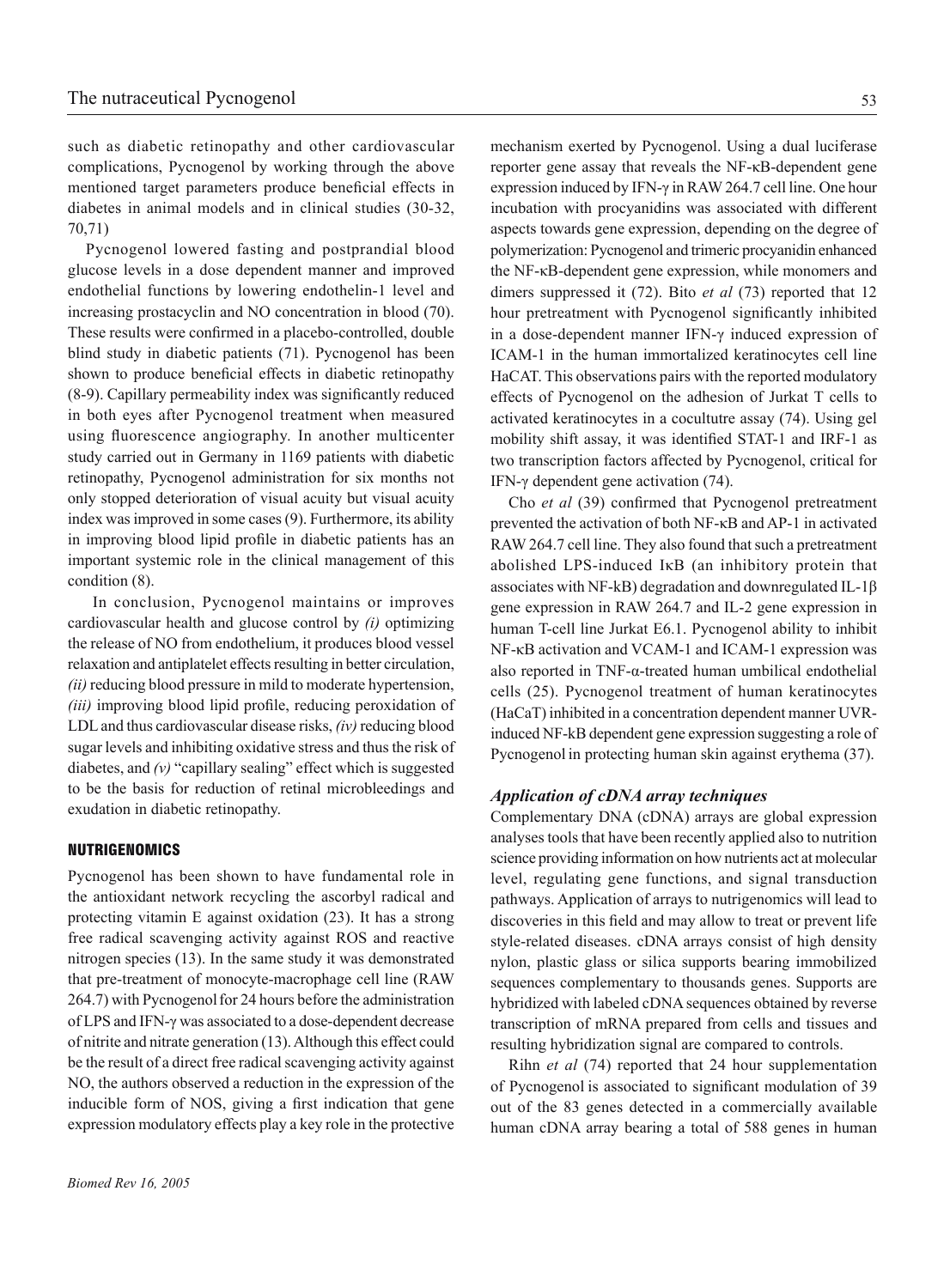cells keratinocyte line HaCaT. Among modulated genes, it is worth mentioning that two genes coding calgranulins A and B, members of the highly conserved S100 family of low weight calcium-binding proteins, which are known to accumulated in psoriasis and various dermatitis conditions.

Targeting to better understanding of the anti-inflammatory and putative anticancer properties of Pycnogenol, we recently applied a genomic analysis method to human tumor monocytic U397 cell line. U397 cells are model for monocyte to macrophage differentiation studies and are currently used in many laboratories in inflammatory and tumorogenicity studies. Preliminary unpublished results suggest that Pycnogenol treatment is associated with a down regulation of gene encoding for monogenic hyperproliferative proteins and an upregulation of genes coding for proliferation check-point proteins. We also found a downregulation of hCDC10 and upregulation of KOX15 genes in Pycnogenol-treated U937 cells (75,76). Gene expression profiling of cancer cell lines challenged by procyanidins provide clues on the molecular pathways that are related to a putative anticancer property of Pycnogenol. It is important to stress that these observations, even though of interest, must be considered preliminary and confirmation is necessary before reaching any final conclusion about the effective role of pine bark procyanidins on gene expression in human cancer cells. The application of array technology to nutrition will help the comprehension of nutrient effects, as well as molecular mechanisms underlying them, on human health and how nutrition influences the normal homeostasis and physiology.

# ACKNOWLEDGMENTS

The author thanks Dr F. Virgili at the National Institute for Food and Nutrition Research, Rome, Italy for valuable contribution in preparing this review.

# **REFERENCES**

- 1. Maritime Pine Bark Extract USP 28. United States Pharamacopeial Convention, Inc. *The United States Pharmcopeia* official from January 1, 2004; 2024-2025.
- 2. Rohdewald PJ. Pycnogenol®, French maritime pine bark extract. *Encyclopedia of Dietary Supplements* 2005; 545- 552.
- 3. Drehsen G. From ancient pine bark uses to Pycnogenol. In: L. Packer, M. Hiramatsu, T. Yoshikawa, editors. *Antioxidant Food Supplements in Human Health*. Academic Press, 1999; 20: 311-322.
- 4. Gulati OP. Pycnogenol® in venous disorders: A review. *Eur Bull Drug Res* 1999; 7: 8-13.
- 5. Arcangeli P. Pycnogenol<sup>®</sup> in chronic venous insufficiency. *Fitoterapia* 2000; 71: 236-244.
- 6. Petrassi C, Mastromarino A, Spartera C. Pycnogenol® in chronic venous insufficiency. *Phytomedicine* 2000; 7: 383-388.
- 7. Koch R. Comparative study of Venostasin® and Pycnogenol® in chronic venous insufficiency. *Phytother Res*  2002; 16: S1-S5.
- 8. Spadea L, Balestrazzi E. Treatment of vascular retinopathies with Pycnogenol. *Pythother Res* 2001; 15: 1-5.
- 9. Schönlau F, Rohdewald P. Pycnogenol® for diabetic retinopathy: A review. *Int Ophthalmol* 2002; 24: 161- 171.
- 10. Rohdewald, P. A review of the French maritime pine bark extract (Pycnogenol®), a herbal medication with a diverse clinical pharmacology. *Int J Clin Pharmacol Ther* 2002; 40: 158-168.
- 11. Watson RR. Review: Pycnogenol® and cardiovascular health. *Evidence Based Integr Med* 2003; 1: 27-32.
- 12. Blumenthal, M. Pycnogenol (French Maritime Pine Bark Extract) *Pinus Pinaster* Aiton subsp. atlantica. *The American Botanical Council Guide to Herbs* 2003 ; 369- 373.
- 13. Virgili F, Kim D, Packer L. Procyanidins extracted from pine bark protect α-tocopherol in ECV 304 endothelial cells challenged by activated RAW 264.7 macrophages: role of nitric oxide and peroxynitrite. *FEBS Letters* 1998; 431: 315-318.
- 14. Virgili F, Kobuchi H, Noda Y, Cossins E, Packer L. Procyanidins from *Pinus maritima* bark: Antioxidant activity, effects on the immune system and modulation of nitrogen monoxide metabolism. In: L. Packer, M. Hiramatsu, T. Yoshikawa, editors. *Antioxidant Food Supplements in Human Health*. Academic Press 1999; 21: 323-342.
- 15. Packer L, Rimbach G, Virgili F. Antioxidant activity and biologic properties of a procyanidin-rich extract from the pine (*Pinus maritima*) bark, Pycnogenol. *Free Rad Biol Med* 1999; 27: 704-724.
- 16. Rohdewald P. Pycnogenol®. In: Catherine A, Rice E, Packer L, editors. *Flavonoids in Health and Disease*. Marcel Dekker Inc., NY. 1998; 17: 405-419.
- 17. Blazso G, Gabor M, Sibbel R, Rohdewald P. An antiinflammatory and superoxide radical scavenging activities of a procyanidins containing extract from the bark of *Pinus pinaster* sol. and its fractions. *Pharm Parmacol Lett* 1994; 3: 217-220.
- 18. Rong Y, Li L, Shah V, Lau BHS. Pycnogenol protects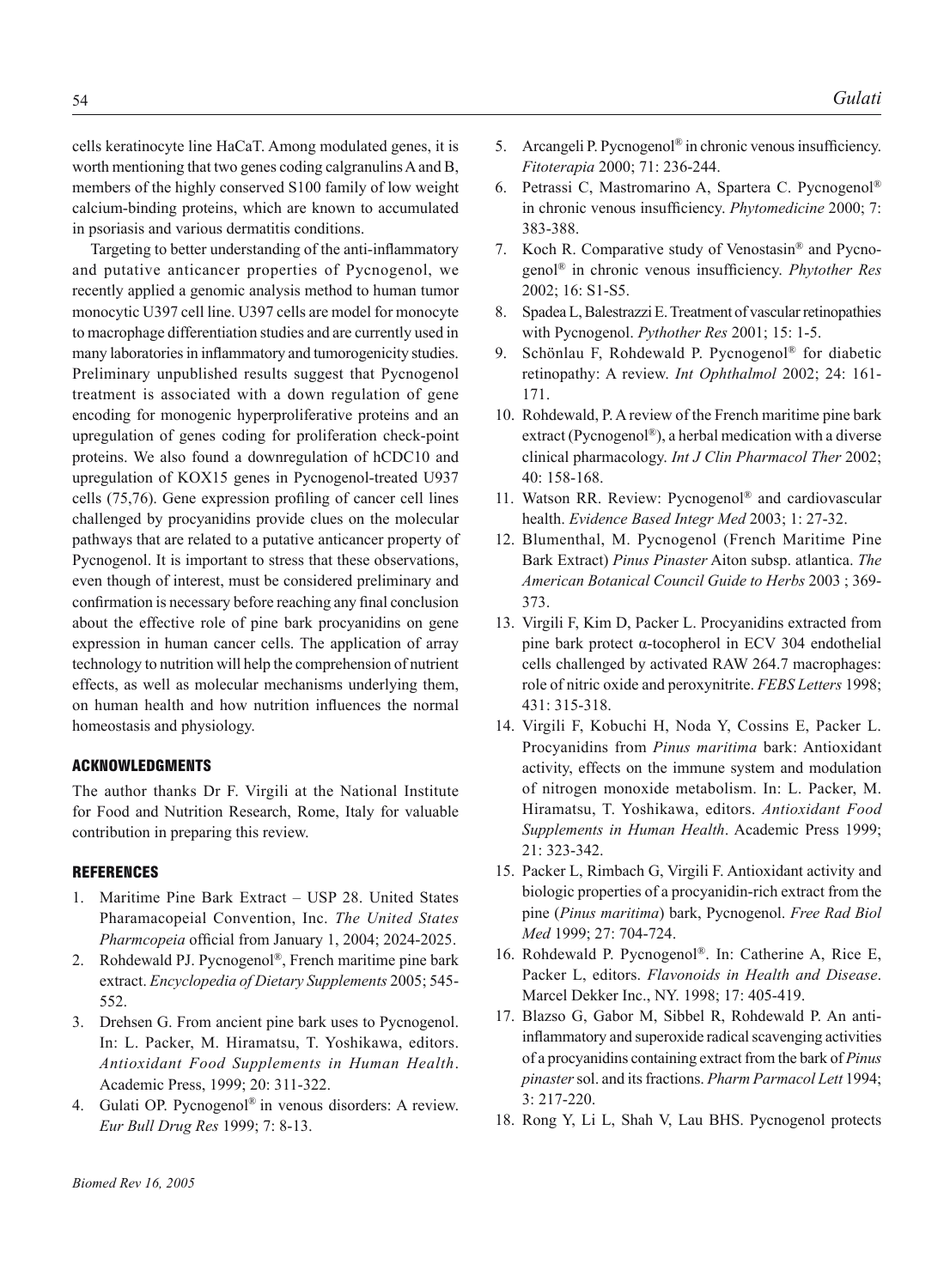vascular endothelial cells from t-butyl hydroperoxide induced oxidant injury. *Biotechnol Ther* 1995; 5: 117- 126.

- 19. Noda Y, Anzai K, Mori A, Kohno M, Shinmei M, Packer L. Hydroxyl and superoxide anion radical scavenging activities of natural source antioxidants using the computerized, JES-FR30 ESR spectrometer system. *Biochem Mol Biol Int* 1997; 42: 35-44.
- 20. Nelson AB, Lau BHS, Ide N, Rong Y. Pycnogenol inhibits macrophage oxidative burst, lipoprotein oxidation and hydroxyl radical-induced DNA damage. *Drug Dev Indust Pharm* 1998; 24: 139-144.
- 21. Chida M, Suzuki K, Nakanishi-Ueda T, Ueda T, Yasuhara H, Koide R, Armstrong D. *In vitro* testing of antioxidants and biochemical end-points in bovine retinal tissue. *Ophthalmol Res* 1999; 31: 407-415.
- 22. Feng WH, Wei HL, Liu GT. Effect of Pycnogenol® on the toxicity of heart, bone marrow and immune organs as induced by antitumor drugs. *Phytomedicine* 2002; 9: 414-418.
- 23. Cossins E, Lee R, Packer L. ESR studies of vitamin C regeneration, order of reactivity of natural source phytochemical preparations.*Biochem Mol Biol Int* 1998; 45: 583-597.
- 24. Kim J, Chehade J, Pinnas JL, Mooradian AD. Effect of selected antioxidants on malondialdehyde modification of proteins. *Nutrition* 2000; 16: 1079-1081.
- 25. Peng QL, Buz'Zard AR, Lau BHS. Research report: Pycnogenol® protects neurones from amyloid β peptideinduced apoptosis. *Mol Brain Res* 2002; 104: 55-65.
- 26. Sharma SC, Sharma S, Gulati O. Pycnogenol® prevents haemolytic injury in G6PD deficient human erythrocytes. *Phytother Res* 2003; 17: 671-674.
- 27. Bayeta E, Bejamin MS, Lau HS. Pycnogenol inhibits generation of inflammatory mediators in macrophages. *Nutr Res* 2000; 20: 249-259.
- 28. Wei ZH, Peng QL, Lau BHS. Pycnogenol® enhances endothelial cell antioxidant defenses. *Redox Rep* 1997; 3: 219-224.
- 29. Janisch K, Hippeli S, Dornisch K, Kern S, Elstner EF. Determination of the antioxidative potential of human plasma after supplementation with Pycnogenol® and whey. *Food Res Int* 2002; 35: 257-266*.*
- 30. Maritim A, Dene BA, Sanders RA, Watkins JB. Effect of Pycnogenol® treatment on oxidative stress in streptozoitininduced diabetic rats. *J Biochem Mol Toxicol* 2003; 17: 193-199.
- 31. Berryman AM, Maritim AC, Sanders RA, Watkins JB.

Influence of treatment of diabetic rats with combinations of Pycnogenol, β carotene, and α-lipoic acid on parameters of oxidative stress. *J Biochem Mol Toxicol* 2004; 18: 345- 352.

- 32. Dene BA, Maritim AC, Sanders RA, Watkins JB. Effects of antioxidant treatment on normal and diabetic rat retinal enzyme activities. *J Ocular Pharmacol Ther* 2005; 21: 28-35.
- 33. Devaraj S, Kaul N, Schönlau F, Rohdewald P, Jialal I. Supplementation with a pine bark extract rich in polyphenols increases plasma antioxidant capacity and alters plasma lipoprotein profile. *Lipids* 2002; 37: 931- 934.
- 34. Durackova Z, Trebaticky B, Novotny V, Zitnanova I, Breza J. Lipid metabolism and erectile function improvement by Pycnogenol®, extract from the bark of *Pinus pinaster* in patients suffering from erectile dysfunction, a pilot study. *Nutr Res* 2003; 23: 1189-1198.
- 35. Blazso G, Rohdewald P, Sibbel R, Gabor M. Antiinflammatory activities of procyanidin-containing extracts from *Pinus pinaster* sol. Proceedings of the International Bioflavonoid Symposium, Vienna, Austria, Antus S, Gabor M, Vetschera K, editors. July 16-19, 1995; 231- 238.
- 36. Blazso G, Gabor M, Rohdewald P. Anti-inflammatory activities of procyanidin containing extracts from *Pinus pinaster* Ait. after oral and cutaneous application. *Pharmazie* 1997; 52: 380-382.
- 37. Saliou C, Rimbach G, Moini H, McLaughlin L, Hosseini S, Lee J, *et al*. Solar ultraviolet-induced erythema in human skin and nuclear factor-kappa-B-dependent gene expression in keratinocytes are modified by French maritime pine bark extract. *Free Radical Biol Med* 2001; 30: 154-160.
- 38. Sime S, Reeve V E. Protection from inflammation, immunosuppression and carcinogenesis induced by UV radiation in mice by topical Pycnogenol®. *Photochem Photobiol* 2004; 79: 193-198.
- 39. Cho K-J, Yun C-H, Yoon D-Y, Cho Y-S, Rimbach G, Packer L, *et al*. Effect of bioflavonoids extracted from the bark of *Pinus maritime* on proinflammatory cytokine interleukin-1 production in lipopolysaccharide-stimulated raw 264.7. *Toxicol Appl Pharmacol* 2000; 1687: 64-71.
- 40. Grimm T, Schäfer A, Högger P. Antioxidant activity and inhibition of matrix metalloproteinases by metabolites of maritime pine bark extract (Pycnogenol). *Free Radical Biol Med* 2004; 36: 811-822.
- 41. Sharma SC, Sharma S, Gulati OP. Pycnogenol® inhibits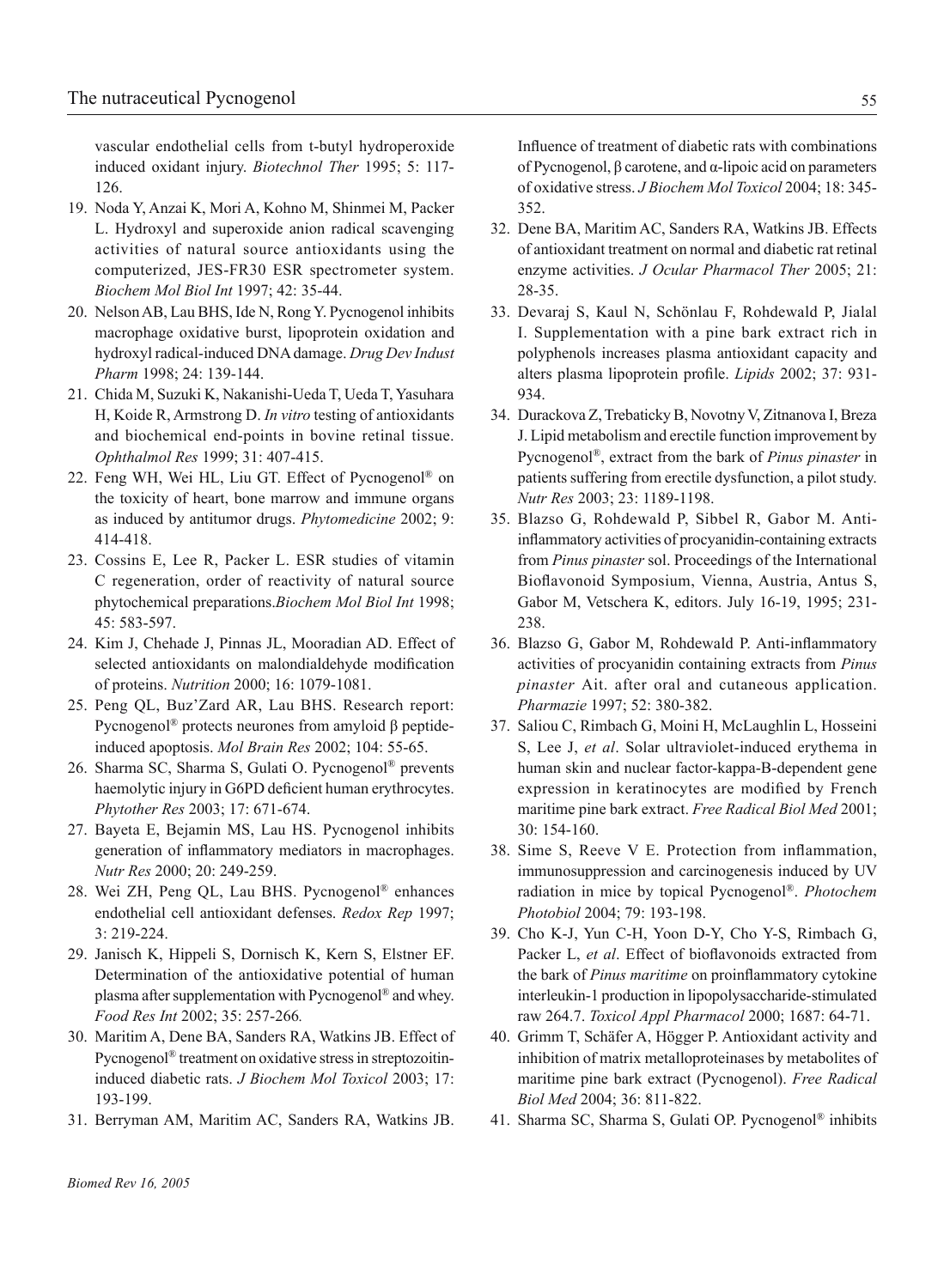the release of histamine from mast cells. *Phytother Res* 2003; 17: 66-69.

- 42. Blazso G, Gabor M, Schönlau F, Rohdewald P. Pycnogenol® accelerates wound healing and reduces scar formation. *Phytother Res* 2005; 18: 579-581.
- 43. Ni Z, Mu Y, Gulati O. Treatment of melasma with Pycnogenol®. *Pytother Res* 2002; 16: 567-571.
- 44. Roseff SJ. Improvement in sperm quality and function with French maritime pine tree bark extract. *J Reprod Med* 2002; 47: 821-824.
- 45. Kimbrough C, Chun M, Dela Roca G, Lau BHS. Pycnogenol® chewing gum minimizes gingival bleeding and plaque formation. *Phytomedicine* 2002; 9: 410-413.
- 46. Stanislavov R, Nikolova V. Treatment of erectile dysfunction with Pycnogenol® and L-arginine. *J Sex Marital Ther* 2003; 29:207-213.
- 47. Pütter M, Grotemeyer KHM, Würthwein G, Araghi-Niknam M, Watson RR, Hosseini S, *et al*. Inhibition of smoking-induced platelet aggregation by aspirin and Pycnogenol. *Thromb Res* 1999; 95: 155-161.
- 48. Araghi-Niknam M, Hosseini S, Larson D, Rohdewald P, Watson RR. Pine bark extract reduces platelet aggregation. *Integr Med* 1999; 2: 73-77.
- 49. Hosseini S, Lee J, Sepulveda R T, Rohdewald P, Watson RR. A randomized, double-blind, placebo-controlled, prospective, 16 week crossover study to determine the role of Pycnogenol in modifying blood pressure in mildly hypertensive patients. *Nutr Res* 2001; 21: 1251-1260.
- 50. Wang S, Tan D, Zhao Y, Gao G, Gao X, Hu L. The effect of Pycnogenol® on the microcirculation, platelet function and ischemic myocardium in patients with coronary artery diseases. *Eur Bull Drug Res* 1999; 7: 19-25.
- 51. Kohama T, Suzuki N, Ohno S, Inoue M. Analgesic efficacy of French maritime pine bark extract in dysmenorrhea – An open clinical trial. *J Reprod Med* 2004; 49: 828- 832.
- 52. Liu X, Wei J, Tan F, Zhou S, Würthwein G, Rohdewald P. Pycnogenol® French maritime pine bark extract improves endothelial function of hypertensive patients. *Life Sci* 2004; 74: 855-862.
- 53 Segger D, Schönlau F. Supplementation with Evelle<sup>®</sup> improves skin smoothness and elasticity in a double blind, placebo-controlled study with 62 women. *J Dermatol Treat* 2004; 15: 222-226.
- 54 Hosseini S, Pishnamazi S, Sadrzadeh MH, Farid F, Farid R. Watson RR. Pycnogenol® in the management of asthma. *J Med Food 2000;* 4: 201-209.
- 55 Lau BHS, Riesen SK, Truong KP, Lau EW, Rohdewald P,

Barreta RA. Pycnogenol<sup>®</sup> as an adjunct in the management of childhood asthma. *J Asthma* 2004; 41: 825-832.

- 56. Fitzpatrick DF, Bing B, Rohdewald P. Endotheliumdependent vascular effects of Pycnogenol. *J Cardiovasc Pharmacol* 1998; 32: 509-515.
- 57. Belkhiri A, Richards C, Whaley M, McQueen SA, Orr FW. Increased expression of activated matrix metalloproteinase-2 by human endothelial cells after sublethal H2O2 exposure. *Lab Invest* 2004; 77: 533-539.
- 58. Grimm T, Schäfer A, Högger P. Antioxidant activity and inhibition of matrix metalloproteinases by metabolites of maritime pine bark extract (Pycnogenol). *Free Rad Biol Med* 2004; 36: 811-822.
- 59. Schönlau F. The cosmeceutical Pycnogenol®. *J Appl Cosmetol* 2002; 20: 241-247.
- 60. Cesarone MR, Belcaro G, Nicolaides AN, Ricci A, Geroulakos G, *et al*. Prevention of venous thrombosis in long-haul flights with Flite tabs: The Lonflit-Flite randomized, controlled trial. *Angiology* 2003; 54: 531- 539.
- 61. Belcaro G, Cesarone MR, Rohdewald P, Ricci A, Ippolito E, Dugall M, *et al*. Prevention of venous thrombosis and thrombophlebitis in long haul flights with Pycnogenol®. *Clin Appl Thromb Hemost* 2004; 10: 373-377.
- 62. Belcaro G, Cesarone MR, Errichi BM, Ledda A, Di Renzo A, Stuard S, *et al.* Venous ulcers: Microcirculatory improvement and faster healing with local use of Pycnogenol®. *Angiology 2005;* 56: 699-705.
- 63. Scurr JH, Gulati OP. Zinopin® the rationale of its use as a food supplement in traveller's thrombosis and motion sickness *Phytother Res* 2004; 18: 687-695.
- 64. Scurr JH, Gulati OP. Zinopin® its use as a food supplement in traveller's thrombosis, oedema and motion sickness. *Eur Bull Drug Res* 2005; 13, 77-81.
- 65. Garg MC, Singh KP, Bansal DD. Effect of viatamin E supplementation on antioxidant status of diabetic rats. *Med Sci Res* 1996; 24:325-326.
- 66. Valazquez E, Winocour PH, Kesteven P, Alberti KGM, Laker MF. Relation of lipid peroxides to macrovascular disease in type 2 diabetes. *Diabet Med* 1991; 8: 752- 758.
- 67. Nourooz-Zadeh J, Rahimi A, Tajaddini-Sarmadi J, Tritschler H, Rosen P, Halliwell B, *et al.* Relationships between plasma measures of oxidative stress and metabolic control in NIDDM. *Diabetologia* 1997; 40: 647-653.
- 68. Douillet C, Chanceerelle Y, Cruz C, Marocles , Kergonou